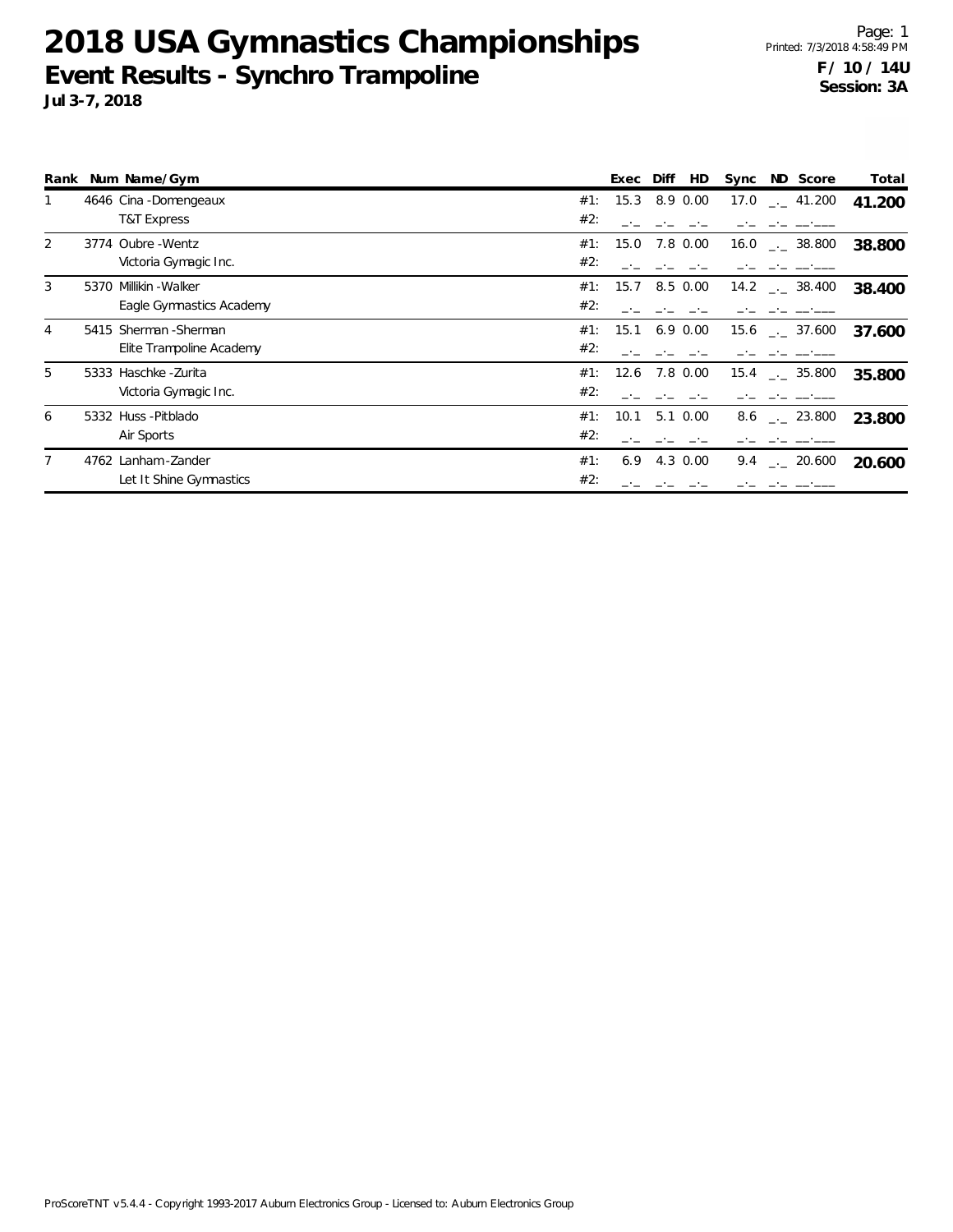## **2018 USA Gymnastics Championships Event Results - Synchro Trampoline**

**Jul 3-7, 2018**

|  | Rank Num Name/Gym                |     |  |  | Exec Diff HD Sync ND Score | Total                                    |
|--|----------------------------------|-----|--|--|----------------------------|------------------------------------------|
|  | 4822 Betz - Norris               |     |  |  |                            | #1: 14.7 7.2 0.00 13.0 0.0 34.900 34.900 |
|  | Xtreme Gymnastics and Trampoline | #2: |  |  |                            |                                          |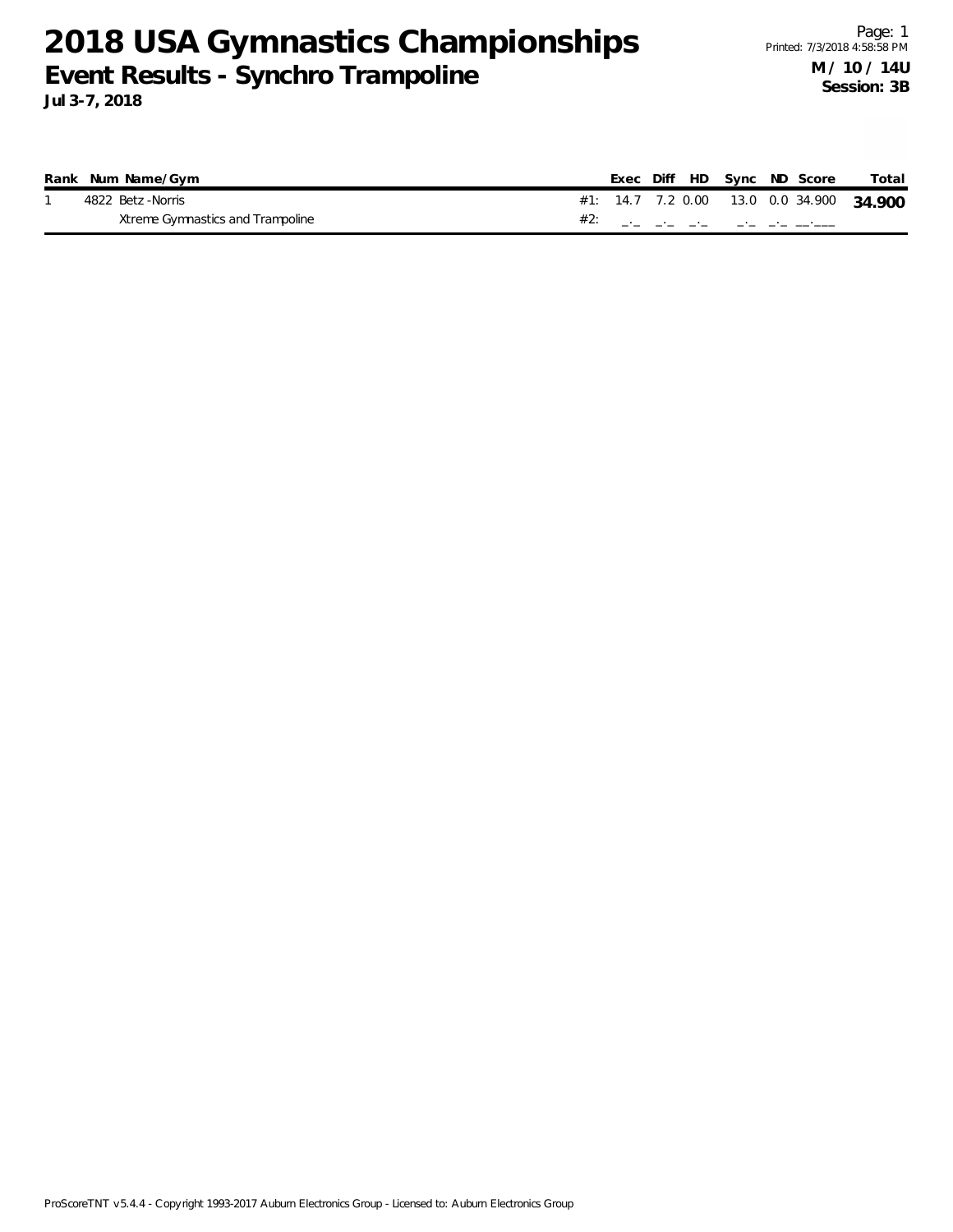**2018 USA Gymnastics Championships Event Results - Synchro Trampoline**

Page: 1 Printed: 7/3/2018 4:59:04 PM **F / 10 / 15+ Session: 3B**

**Jul 3-7, 2018**

| Rank |      | Num Name/Gym                         |     | Exec | Diff<br>HD   | Sync | ND Score         | Total  |
|------|------|--------------------------------------|-----|------|--------------|------|------------------|--------|
|      |      | 5164 Bernard - Born                  | #1: | 15.0 | 7.3 0.00     |      | 17.0 -0.4 38.900 | 38.900 |
|      |      | Airborne Gymnastics and Dance        | #2: |      |              |      |                  |        |
| 2    | 5287 | Clark - Des Jardins                  | #1: | 15.9 | $7.1 \ 0.00$ | 15.8 | 0.0 38.800       | 38.800 |
|      |      | <b>MJM Studios</b>                   | #2: |      |              |      |                  |        |
| 3    |      | 5556 Henley -Omo-Osagie              | #1: | 15.9 | 8.4 0.00     | 13.0 | 0.0 37.300       | 37.300 |
|      |      | Infinite Bounds                      | #2: |      |              |      |                  |        |
| 4    |      | 4262 Cushing - Loh                   | #1: | 13.0 | 7.5 0.00     | 16.0 | $0.0$ 36.500     | 36.500 |
|      |      | Elite Trampoline Academy             | #2: |      |              |      |                  |        |
| 5    |      | 5553 Caswell - Vaughn                | #1: | 13.6 | 7.6 0.00     | 14.4 | $0.0$ 35.600     | 35.600 |
|      |      | Air Extreme                          | #2: |      |              |      |                  |        |
| 6    | 5557 | Hunter - Kuhn                        | #1: | 15.4 | $6.6$ $0.00$ | 13.2 | $0.0$ 35.200     | 35.200 |
|      |      | Team Legacy (Coach Patty Gymnastics) | #2: |      |              |      |                  |        |
| 7    |      | 4949 Busch - O'Neil                  | #1: | 14.7 | 7.6 0.00     | 12.2 | 0.0 34.500       | 34.500 |
|      |      | Gypsy Flyers                         | #2: | $-1$ |              |      |                  |        |
| 8    |      | 5572 Clark - Straker                 | #1: | 10.3 | $3.4 \ 0.00$ | 9.4  | $0.0$ 23.100     | 23.100 |
|      |      | Air Sports                           | #2: |      |              |      |                  |        |
| 9    |      | 5548 Harris - Tobin                  | #1: | 5.7  | $3.9 \ 0.00$ | 5.4  | 0.0 15.000       | 15.000 |
|      |      | Ultimate Air                         | #2: |      |              |      |                  |        |
| 10   |      | 5547 Bledzki - Kinyanjui             | #1: | 5.0  | $3.0\ 0.00$  | 5.6  | 0.0 13.600       | 13.600 |
|      |      | Fairland Gymnastics                  | #2: |      |              |      |                  |        |